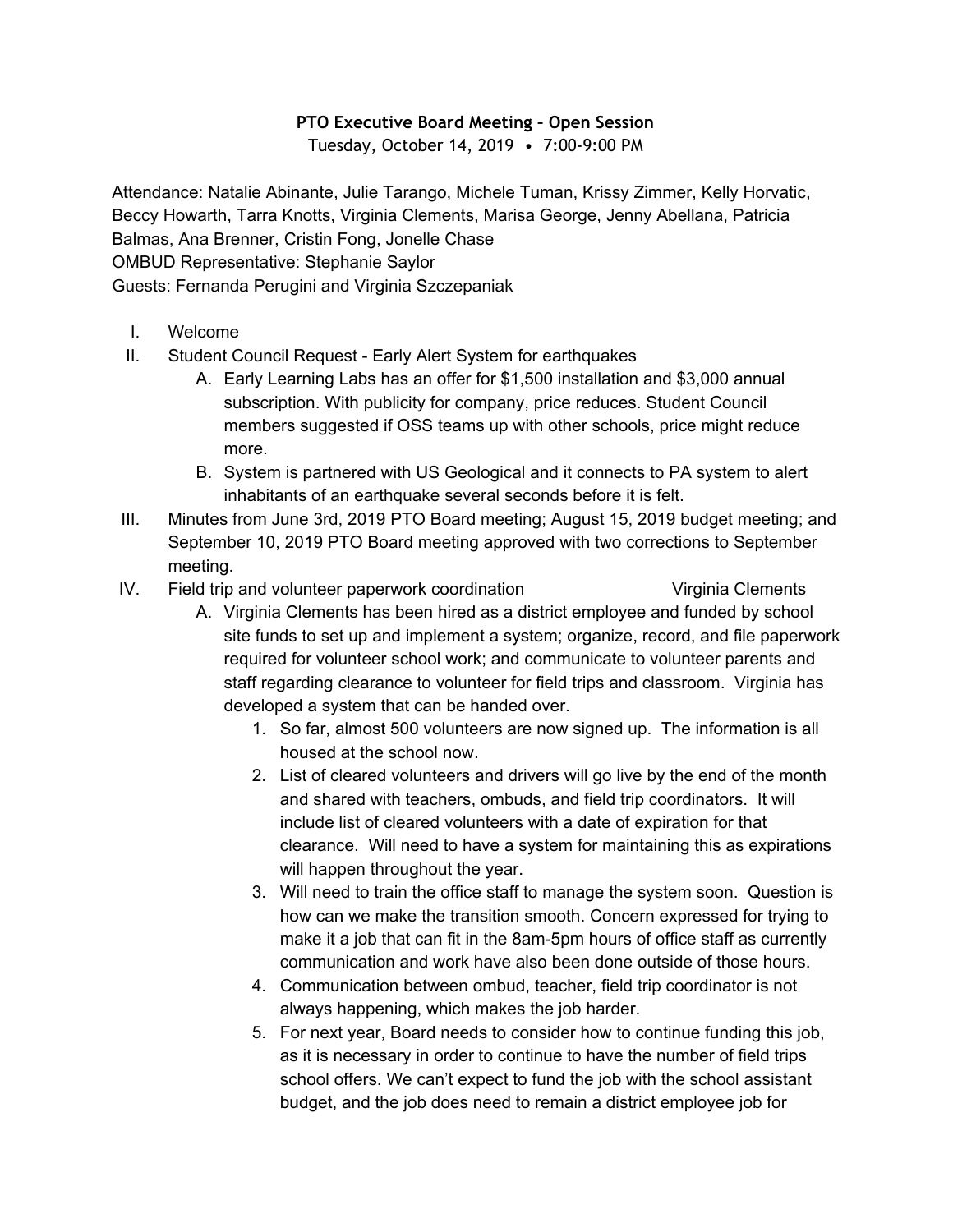privacy and liability concerns. Per Virginia, it is estimated it would need to be a .75 position. It is also estimated that next year will still require the amount of time it is requiring this year. This year we are using site funds for this 500 hour additional employee, but the amount of school site funds change every year, rendering this an unreliable source. Already with school site funds, OSS always invests more in school office assistance than is assigned in district funds in order to meet other school needs.

- 6. Hours funded for this job are close to being used but still work required. Question presented as to whether PTO could fund training office administration to take over; or fund position beyond the 500 hours when they are used.
- B. Live Scan: number of volunteers having completed this seems to be good for field trips so far.
	- 1. It was decided to offer another date and see how it fills up, perhaps continue offering one date at a time as they fill up. Also need to educate and encourage parents to use other locations.
	- 2. 4/5th grade overnight field trips are not until Dec, Feb, and March so more Live Scan sign-up opportunities may be popular.
- C. Question presented: Would PTO be willing to fund small car seats for older kids to have onsite? For now, will try and find the car seats through our community to have extras on hand.
- 

V. Jobs Jonelle Chase

- A. Approved moving Mary Valdez from Accounts Payable to position of Family Donations as Florence Bray is no longer at the school. Julie Tarango is recruiting for Accounts Payable position; Patricia Balmas-Garcia and Gladys Garcia are doing accounts payable for the moment.
- B. Ryan Paul is officially doing the Webmaster job.
- C. EAT is still looking for coordinator but some new parents showing interest in helping.
- VI. Teacher Report **Beccy Howarth**

- A. A lot of field trips recently: 8 classes today and 8th graders are away at Yosemite.
- B. \$1000 coming in from Read-a-thon donations so far.
- C. Reading event put on by staff last week was well attended by families. Cross age groups were represented from kinder to 8th. Staff put a lot of passion and work into it. Morning session was also appreciated by families who shared that they were not able to make evening events.
- D. Upcoming events
	- 1. Parent-teacher conferences, staff development day (no students) the day after Halloween, POD days, Winter Bazaar.
- E. Teachers will report possible dates to schedule next ombud-teacher meeting to Cristin Fong.
- VII. Treasurer's Report **Patricia Balmas-Garcia** Patricia Balmas-Garcia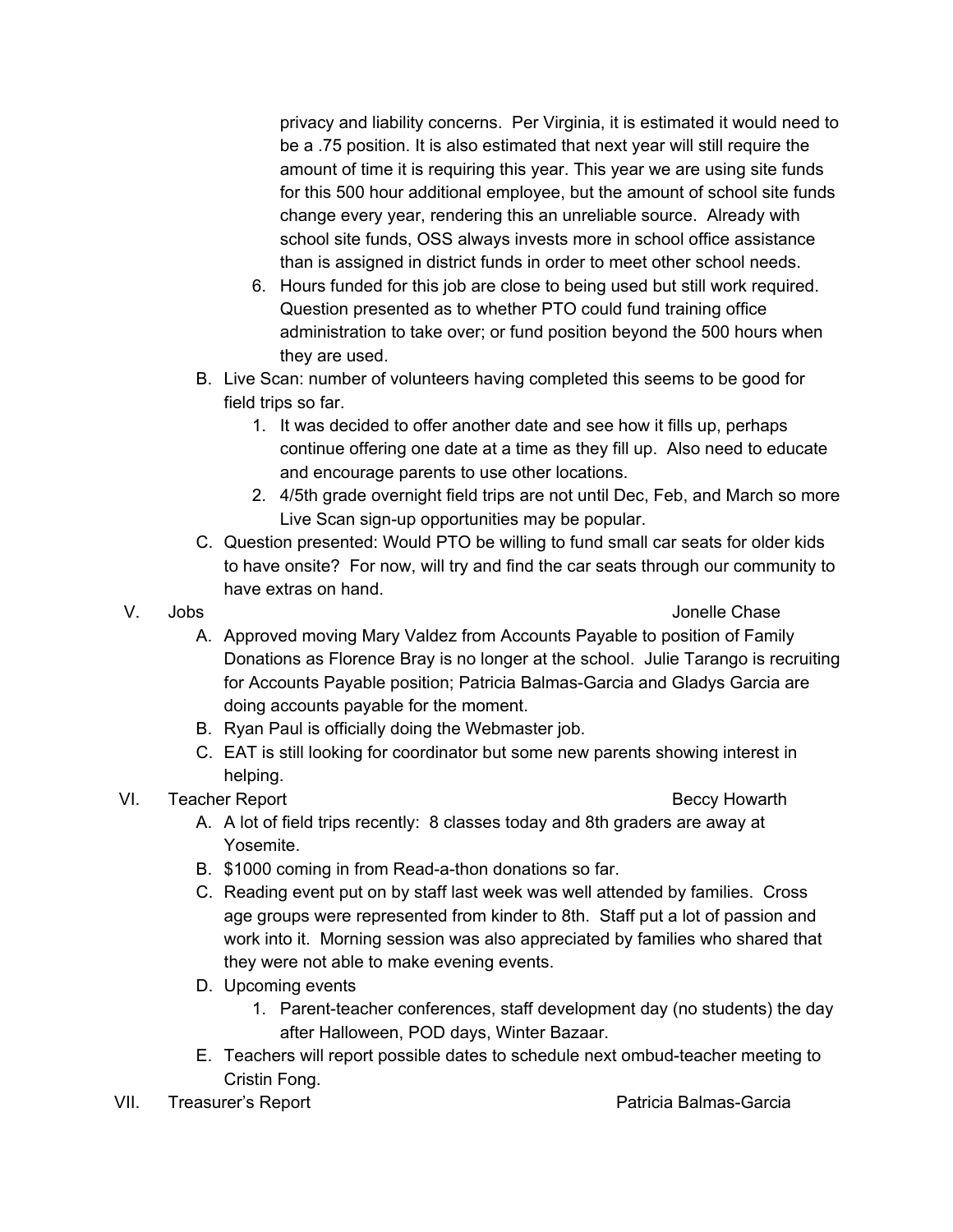- A. Income.
	- 1. \$26,000 family donations, of which \$22,000 came in straight checks rather than auto draft.
	- 2. People are signing up and so auto-draft is building back up since drop from last year's families leaving.
- B. 10 tickets sold for Hootananny fundraiser Nov. 2nd. Volunteers will be needed. Facebook page help. Flyer did not have link to purchase tickets. Website does.
- C. Parking raffle brought in \$300.
- D. Boxtops Tristin McNall will keep doing the work to send them in.
- E. Fog Fest corn booth tips were \$550 this year.
- F. \$60 in coffee subscription raised at PTO meeting.
- G. Bowling Night made almost \$600. Filled almost half of alley. Board agreed that collecting beyond the price to bowl at family event was not needed - response to parent suggestion made at Bowling Night.
- H. Stuck on You label ordering no one has been ordering. Maybe advertise in kinder yard.
- I. Dominque Katz has volunteered to seek donations for fundraising to use in auctions.
- J. Wini, parent requesting purchase for yoga mats last month, purchased 26 mats? She plans to store in Renee's breakout room, she will supply some wipes to keep them clean. They are for any class to use, but she will use them regularly to teach 3rd grade Yoga. Still need donated mats in order to have enough mats for a class of 34. Kelly Horvatic to explore finding additional mats. \$312 is price for the mats. Confirmation will be made with Renee to see that she is ok with storing it and giving access to others to use. Michele to follow up with Wini regarding reimbursement as approval had been pending.
- K. Curriculum Enhancement
	- 1. Proposal forms were put out to teachers last month to be submitted and considered this month. Teachers were asked to research things that might enhance their curriculum. Proposals should include information regarding: funding sources, longevity of use of the enhancement, if it could be used even if the person proposing it is not there to use it, who else at school might use it.
	- 2. TLC team that represents all aspects of the school parents, teachers, staff, Board will consider and approve proposals. TLC team will meet multiple times throughout the year with multiple deadlines for proposal consideration.
	- 3. Piloting system this year to see how it works and making sure it is aligned with curriculum. Parents will have the opportunity to propose curriculum enhancements in the future.
	- 4. First TLC curriculum enhancement meeting will be tomorrow 1:30 2:30 to consider proposals. Cristin Fong and Patricia Balmas-Garcia to attend from the Board. More advance notice will be given for next meeting so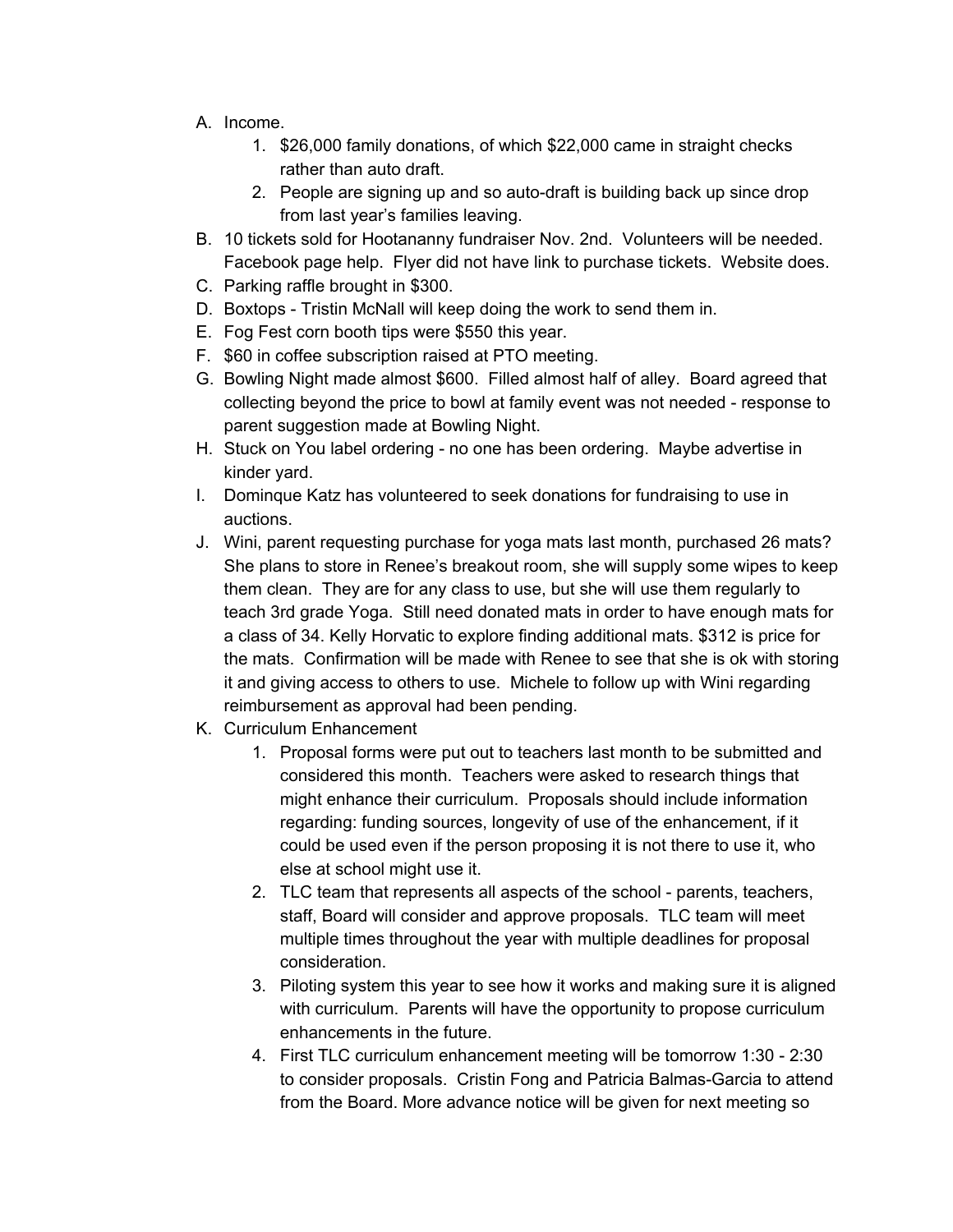that other Board members interested in attending can coordinate their schedule.

- 5. Rainy day funds to be used for curriculum enhancement funding.
- L. \$6,000 in Held in Advance line item. Proposal made for \$3000 of held in advance be used to pay a stipend for Record Keeper. \$3000 is amount given for some other stipends in budget already. It was recognized that Board and OSS administration could not predict how big the job would be as it is the first year of this system. Stipend approval is to augment continued work after school site funds for position run out. It would only be for this year and Board would revisit funding next year. Stipend approved.
- VIII. Principal's Report **Contract Contract Contract Contract Contract Contract Contract Contract Contract Contract Contract Contract Contract Contract Contract Contract Contract Contract Contract Contract Contract Contrac**

- A. Power outages: PG&E has alerted customers that areas will have outages in response to dry, hot, and windy weather predicted over next couple days. Exactly which areas will be affected is not known. If OSS has an outage, staff believes that classrooms will be fine but bathrooms will not. Flashlights might be a good idea to send for classroom for bathroom trips.
- B. Ace Hardware Mural is making progress. Kids silhouettes to be included, not actual portraits of students. There will be a lottery to decide the shadows used to create the silhouettes and parent approval will be sought based on the lottery.
- C. School tours starting soon. This year, the district will be offering two kinder info nights by all of the principals as there are a lot of general questions regarding starting kindergarten rather than campus specific questions. This joint night will also show alignment among the different schools. Tours are no longer required for requesting a specific school. Kinder information nights will be Nov. 4 at 6:30 at Sunset Ridge and Nov. 19 at 6:30 at Vallemar. These nights can also provide PEF and possibly PTO opportunity to interact and educate parents before families start kindergarten. OSS will be offering 6 school tours instead of 8 that were offered last year.
- D. Plan to have 6th grade orientation night again this year in January with alumni to help educate on experiences of middle school at OSS.
- E. New speech therapist started last week.
- IX. EAT Patricia Balmas-Garcia
	- A. Parent offering to buy soil using a company match. Board considered this acceptable and not earmarking.
	- B. Offering hours for taking bags of green waste generated by last week's garden PPP was approved. 1 ½ hours per bag.
- X. PEF Liaison
	- A. Board approved Ocean Shore School hours to be earned for PEF Liaison, PEF organizing, or volunteering at PEF events - hour for hour. Suggestion made for job description to be created for PEF Liaison.
- XI. President's Report Nichele Tuman

A. Request to PTO from middle school elective - 2 new iPads, costing \$548 to be used for POD broadcast. Suggested that cases be purchased also to protect.